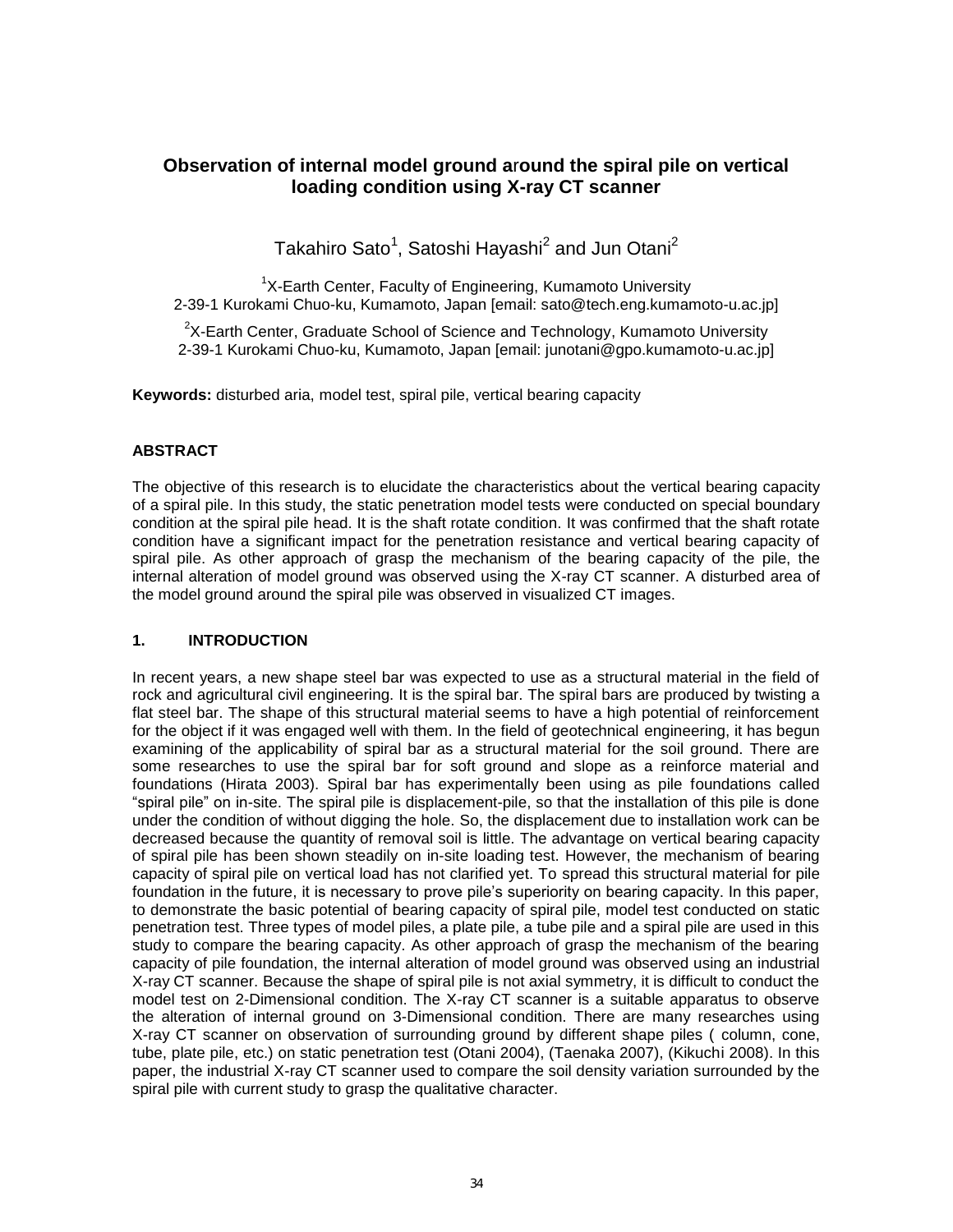#### **2. EXPERIMENTAL OUTLINE**

Figure 1 shows model piles and details of spiral pile. Size of the aluminium plate pile is 20 mm width and 3 mm thickness. The spiral pile was made from plate bar. The plate bar was twisted in which 1 pitch is 65 mm and the twisted part is 140 mm. Size of the tube bar is 20 mm outer diameter and 1 mm thickness. The bottom area of all model pile is same (60 mm<sup>2</sup>). The aluminium cylindrical soil box was used which has the following dimensions: 140 mm internal diameter and 430 mm height. Dry *Toyoura* sand (D<sub>50</sub>=0.175 mm) was used for the model ground. Dry sand was packed in soil box by raining method as 80% relative density. The experiments were conducted on two phases of static penetration. The first phase as the pile foundation was installed into the ground. The second phase simulated that a force exerted on pile head as loading weight. The load and penetration depth were measured at the pile head. The velocity of penetration is 20 mm/min on installation phase and 3.6 mm/min on loading phase. Figure 2 shows summary of the test procedure. In this study, the static penetration tests were compared with the different shaft rotate condition at the pile head. The shaft rotate condition is below. 1) Locked rotate condition: The pile was fixed with shaft holder. 2) Free rotate condition: The spiral pile can rotate smoothly without shaft holder friction. 3) Forced rotate condition: The spiral pile was given the rotation by hand on some "rotate ratio". The "100%-rotate ratio" means that during the installation every section of the spiral pile would go through the ground at the exact same position. Thus, the pile would turn one time (360°) during one-pitch installation. The test conditions on installation and loading phase will abbreviated like "Free-Free". That means free rotate installation and free rotate loading condition. Figure 3 shows state of X-ray CT scanning of model ground. At first, CT scanning of model ground was done for check the initial condition. Then, spiral pile was installed in which the total depth of 140 mm. And then, scan it again for check the alteration of model ground after pile installation. The configuration







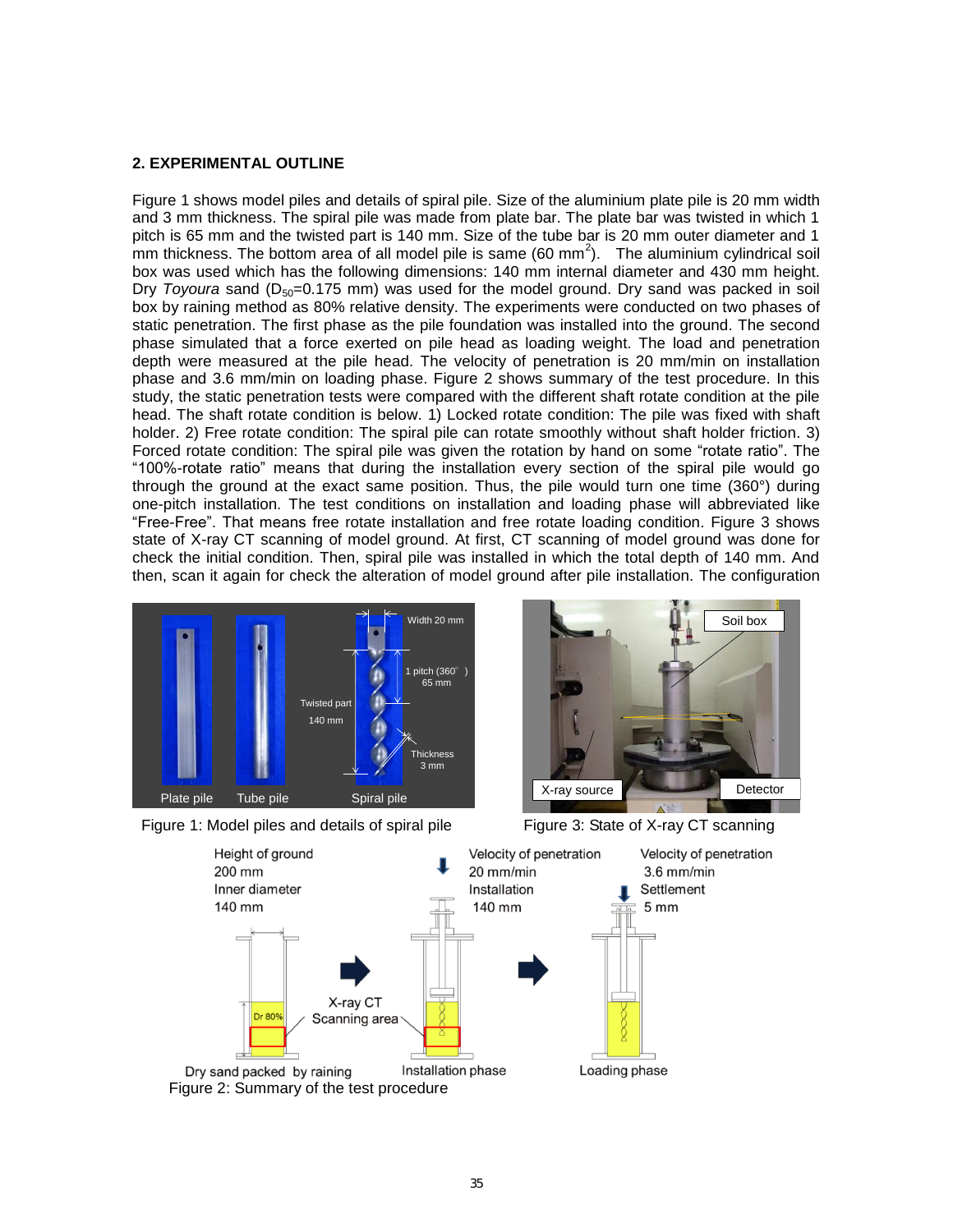of X-ray CT scanning was 200 kV of voltage, 3 mA of current, 2 mm thickness of X-ray beam and a resolution of 2048 ×2048 voxels in each slice image.

## **3. RESULTS AND DISCUSSION**

### **3.1. Loading test results**

The relationship between pile head load and penetration depth is shown in Figure 4. At the phase of installation of model pile, plate pile generated smallest penetration resistance. Tube pile and spiral pile on locked-rotate condition generated largest resistance. The spiral pile on free-rotate condition and 100%-rotate ratio condition generated small resistance compare with tube pile. Especially, 100%-Rot condition generated resistance lower than half of tube pile at the 140 mm depth. On the other hand, at the loading phase, the increasing rate of head load becomes larger and larger in order of rotate condition of spiral pile, Locked-Locked, Free-Locked, 100%-Rot-Locked. It has been surprisingly found that 100%-Rot-Locked spiral pile generated resistance larger than tube pile at the 3 mm settlement on loading phase. The 100%-Rot condition was inhibited penetration resistance and generated large bearing capacity more than historical increasing rate of penetration resistance. There is a good chance of the spiral pile will be an "Easy installation and have large bearing capacity" foundation, if the shaft has been given the optimal rotate on installation of pile and the shaft rotation has been locked on loading phase.

### **3.2. X-ray CT images**

As mentioned previously, CT image is constructed by a large amount spatial distribution of the CT values. Figure 5 shows vertical cross sectional CT image around the spiral pile that was penetrated on free-rotate condition. From this image, a low density area exists around the piles, and it is confirmed that the size of low density area is not equal along the pile longitudinal direction. Although free-rotate condition on install phase, it was not occurred enough rotation such as 100%-rotation in this case. It is reasonable to think that the disturbed area were arose surrounding pile because of the relative displacement of the pile between soil. Figure 6 shows comparison of disturbed area around the pile on different rotate condition. Very low density area is continuously existed as column shape around the spiral pile on 50%-Rot and 200%-Rot condition. In contrast, there is a little low density (disturbed) area along the pile surface on the 100%-Rot condition. It seems that these low density area strongly associate with the vertical bearing capacity as the pile foundation.



Figure 4: Relationship between pile head load and penetration depth

Figure 5: Vertical cross-sectional CT image (free rotate penetration)